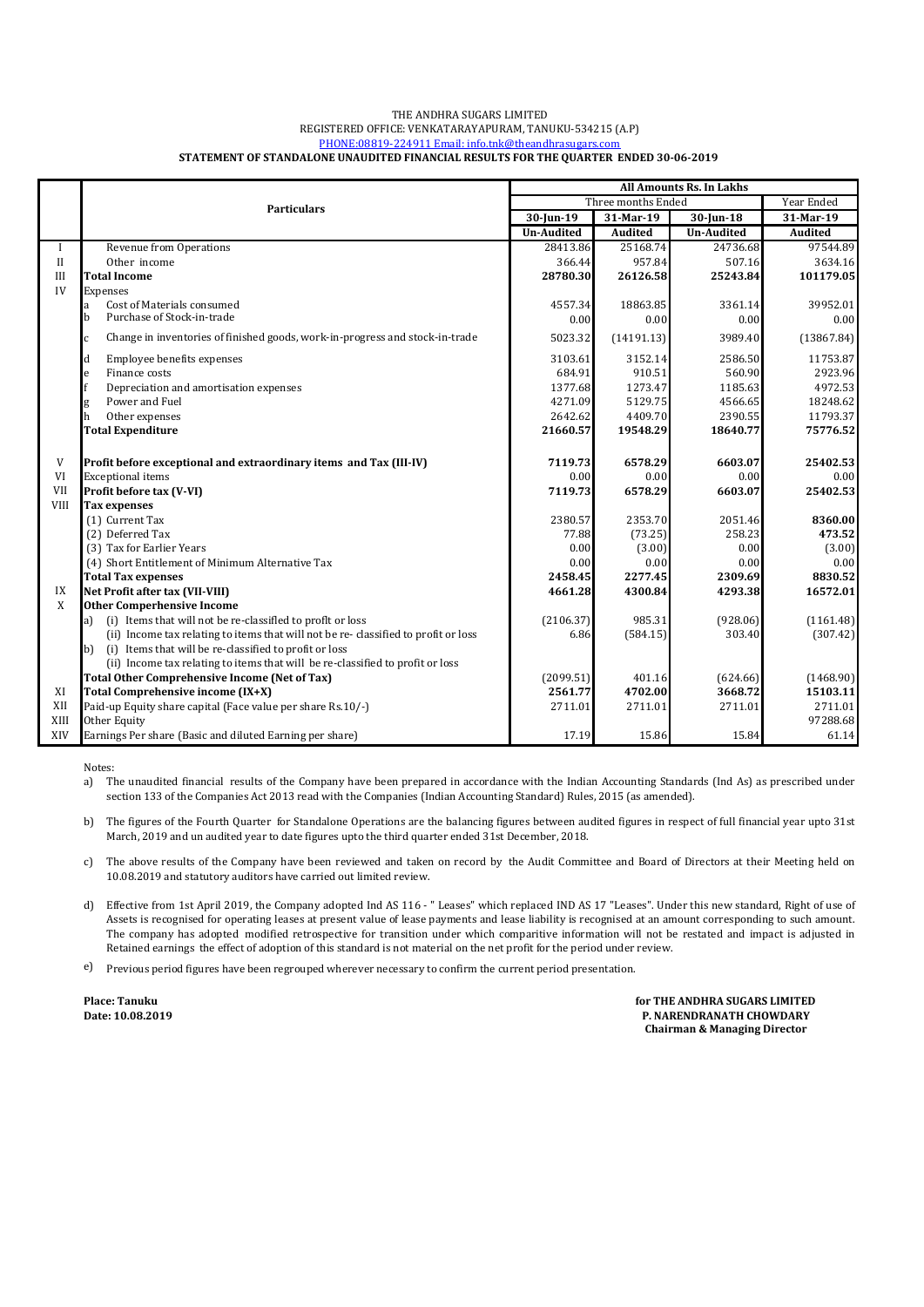# **SEGMENT-WISE REVENUE, RESULTS AND CAPITAL EMPLOYED, UNDER REGULATION 33 OF THE LISTING AGREEMENT FOR THE QUARTER ENDED 30.06.2019**

| <b>All Amounts Rs. In Lakhs</b>                    |                                    |                                                  |                                                     |                                 |  |
|----------------------------------------------------|------------------------------------|--------------------------------------------------|-----------------------------------------------------|---------------------------------|--|
|                                                    | <b>STANDALONE</b>                  |                                                  |                                                     |                                 |  |
| <b>Particulars</b>                                 | <b>Quarter Ended</b><br>30.06.2019 | Preceeding<br><b>Quarter Ended</b><br>31.03.2019 | Corrosponding<br><b>Quarter Ended</b><br>30.06.2018 | <b>Year Ended</b><br>31.03.2019 |  |
|                                                    | Un-audited                         | Audited                                          | Un-audited                                          | Audited                         |  |
| 1. Segment Revenue                                 |                                    |                                                  |                                                     |                                 |  |
| <b>SUGAR</b><br>a)                                 | 7017.43                            | 4427.82                                          | 4930.47                                             | 16714.18                        |  |
| <b>CHLOR - ALKALI</b><br>b)                        | 16359.82                           | 16373.19                                         | 14923.02                                            | 60459.08                        |  |
| <b>POWER GENERATION</b><br>$\mathbf{c}$            | 3802.36                            | 4662.88                                          | 2341.08                                             | 10859.83                        |  |
| d)<br><b>INDUSTRIAL CHEMICALS</b>                  | 5859.55                            | 5393.95                                          | 4740.33                                             | 22237.03                        |  |
| <b>UNALLOCATED</b><br>e)                           | 2013.78                            | 2043.14                                          | 2191.11                                             | 7579.44                         |  |
| <b>TOTAL:</b>                                      | 35052.94                           | 32900.98                                         | 29126.01                                            | 117849.56                       |  |
| Less: Inter segment revenue                        | 6639.08                            | 7732.24                                          | 4389.33                                             | 20304.67                        |  |
| <b>Net Sales / Income from operations</b>          | 28413.86                           | 25168.74                                         | 24736.68                                            | 97544.89                        |  |
| 2. Segment Results                                 |                                    |                                                  |                                                     |                                 |  |
| (Profit (+) / Loss (-) before Tax and Interest) :- |                                    |                                                  |                                                     |                                 |  |
| <b>SUGAR</b><br>a)                                 | (545.44)                           | 549.88                                           | (232.92)                                            | (224.17)                        |  |
| <b>CHLOR - ALKALI</b><br>b)                        | 5626.76                            | 6607.84                                          | 5486.96                                             | 22559.91                        |  |
| <b>POWER GENERATION</b><br>c)                      | 893.56                             | 370.16                                           | (75.06)                                             | 267.96                          |  |
| d)<br>INDUSTRIAL CHEMICALS                         | 1607.16                            | 264.03                                           | 1476.03                                             | 5342.35                         |  |
| UNALLOCATED<br>e)                                  | 222.60                             | (303.11)                                         | 508.96                                              | 380.44                          |  |
| <b>TOTAL:</b>                                      | 7804.64                            | 7488.80                                          | 7163.97                                             | 28326.49                        |  |
| Less: Interest                                     | 684.91                             | 910.51                                           | 560.90                                              | 2923.96                         |  |
| <b>Total Profit Before Tax</b>                     | 7119.73                            | 6578.29                                          | 6603.07                                             | 25402.53                        |  |
| 3. Segment wise Assets                             |                                    |                                                  |                                                     |                                 |  |
| <b>SUGAR</b><br>a)                                 | 31297.11                           | 35526.56                                         | 20095.73                                            | 35526.56                        |  |
| b)<br><b>CHLOR - ALKALI</b>                        | 49363.32                           | 46178.49                                         | 43786.13                                            | 46178.49                        |  |
| POWER GENERATION<br>c)                             | 27312.57                           | 27799.85                                         | 27113.17                                            | 27799.85                        |  |
| d)<br><b>INDUSTRIAL CHEMICALS</b>                  | 7743.96                            | 6716.14                                          | 6094.49                                             | 6716.14                         |  |
| UNALLOCATED<br>e)                                  | 48732.56                           | 45040.42                                         | 48388.90                                            | 45040.42                        |  |
| <b>TOTAL:</b>                                      | 164449.52                          | 161261.46                                        | 145478.42                                           | 161261.46                       |  |
| <b>Segment wise Liabilities</b>                    |                                    |                                                  |                                                     |                                 |  |
| <b>SUGAR</b><br>a)                                 | 6828.57                            | 7302.51                                          | 4464.26                                             | 7302.51                         |  |
| <b>CHLOR - ALKALI</b><br>b)                        | 9996.61                            | 10417.03                                         | 9883.38                                             | 10417.03                        |  |
| <b>POWER GENERATION</b><br>c)                      | 829.37                             | 1016.06                                          | 940.97                                              | 1016.06                         |  |
| d)<br><b>INDUSTRIAL CHEMICALS</b>                  | 1588.65                            | 797.00                                           | 767.31                                              | 797.00                          |  |
| UNALLOCATED<br>e)                                  | 11137.02                           | 10660.23                                         | 10184.13                                            | 10660.23                        |  |
| <b>TOTAL:</b>                                      | 30380.22                           | 30192.83                                         | 26240.05                                            | 30192.83                        |  |
| <b>Capital Employed</b>                            | 134069.30                          | 131068.63                                        | 119238.37                                           | 131068.63                       |  |

Note: Operations of Caustic soda and Caustic Potash have been termed as " CHLOR - ALKALI" Segment.

**Place: Tanuku for THE ANDHRA SUGARS LIMITED P. NARENDRANATH CHOWDARY Chairman & Managing Director**

**Date: 10.08.2019**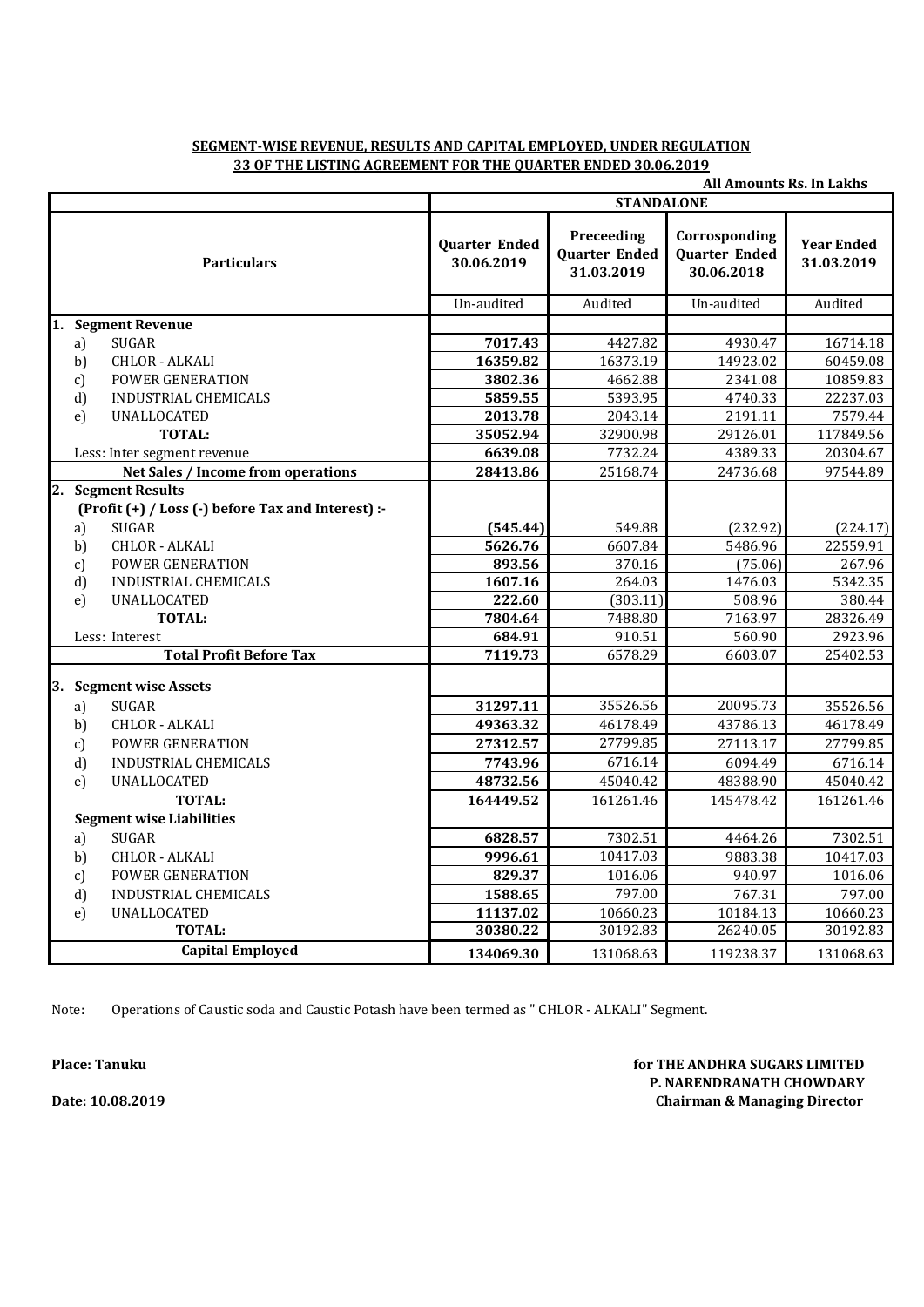### THE ANDHRA SUGARS LIMITED REGISTERED OFFICE: VENKATARAYAPURAM, TANUKU-534215 (A.P) [P](mailto:info.tnk@the)HONE:08819-224911 Email: info.tnk@theandhrasugars.com

#### **STATEMENT OF UN AUDITED CONSOLIDATED FINANCIAL RESULTS FOR THE QUARTER ENDED 30-06-2019**

|                |                                                                                              | <b>Amount Rs in Lakhs</b> |                      |              |                   |
|----------------|----------------------------------------------------------------------------------------------|---------------------------|----------------------|--------------|-------------------|
|                | <b>Particulars</b>                                                                           | Consolidated              |                      |              |                   |
|                |                                                                                              |                           | <b>Quarter Ended</b> |              | <b>Year Ended</b> |
|                |                                                                                              | 30-Jun-19                 | 31-Mar-19            | $30$ -Jun-18 | 31-Mar-19         |
|                |                                                                                              | Un-audited                | <b>Audited</b>       | Un-audited   | <b>Audited</b>    |
| $\mathbf{1}$   | <b>Income from Operations</b>                                                                |                           |                      |              |                   |
|                | Gross Sales/Income from Operations<br>a                                                      | 37750.73                  | 34104.32             | 33764.26     | 137746.32         |
|                | b<br>Other Income                                                                            | 478.74                    | 900.52               | 584.18       | 3705.74           |
|                | <b>Total Income from Operations (Gross)</b>                                                  | 38229.47                  | 35004.84             | 34348.44     | 141452.06         |
| 2              | <b>Expenses</b>                                                                              |                           |                      |              |                   |
|                | Cost of Materials consumed<br>a                                                              | 10507.49                  | 24828.03             | 10461.56     | 70080.10          |
|                | Purchase of Stock-in-trade<br>b                                                              | 0.00                      | 0.00                 | 0.00         | 0.00              |
|                | $\mathbf{c}$<br>Change in inventories of finished goods, work-in-progress and stock-in-trade | 5348.18                   | (13720.68)           | 3556.17      | (14730.60)        |
|                | $\rm d$<br>Employee benefits expenses                                                        | 3806.68                   | 3791.17              | 3239.84      | 14226.20          |
|                | <b>Finance Cost</b><br>$\mathbf{e}$                                                          | 704.78                    | 934.88               | 580.49       | 3048.83           |
|                | Depreciation and amortisation expenses                                                       | 1508.16                   | 1416.80              | 1327.31      | 5544.94           |
|                | Power and Fuel<br>g                                                                          | 4958.52                   | 5801.16              | 5160.58      | 21044.20          |
|                | h<br>Other expenses                                                                          | 4000.76                   | 5424.28              | 3353.95      | 16791.77          |
|                | <b>Total Expenditure</b>                                                                     | 30834.57                  | 28475.64             | 27679.90     | 116005.44         |
| 3              | Profit from operations before exceptional items and tax (1-2)                                | 7394.90                   | 6529.20              | 6668.54      | 25446.62          |
| 4              | <b>Exceptional items</b>                                                                     | 0.00                      | 0.00                 | 0.00         | 0.00              |
| 5              | Profit before tax (3-4)                                                                      | 7394.90                   | 6529.20              | 6668.54      | 25446.62          |
| 6              | Share of Net Profit/(Loss) of Associate                                                      | 474.28                    | 473.88               | 1077.11      | 2390.41           |
| $\overline{7}$ | Profit before tax (5+6)                                                                      | 7869.18                   | 7003.08              | 7745.65      | 27837.03          |
| 8              | <b>Tax Expenses</b>                                                                          |                           |                      |              |                   |
|                | <b>Income Tax Refund</b>                                                                     |                           | 0.15                 |              | 0.15              |
|                | Current Tax                                                                                  | 2469.81                   | 2352.90              | 2065.35      | 8411.10           |
|                | Deferred Tax                                                                                 | 51.06                     | (135.12)             | 252.91       | 369.14            |
|                | Tax for Earlier Years                                                                        | 0.00                      | (3.00)               | 0.00         | (3.00)            |
|                | Short Entitlement of Minimum Alternative Tax                                                 | 0.00                      | (133.98)             | 0.00         | (133.98)          |
|                | Minimum Alternate Tax (Credit) Entitlement                                                   | 0.00                      | 0.00                 | 0.00         | 0.00              |
| 9              | Profit After tax (7-8)                                                                       | 5348.31                   | 4922.43              | 5427.39      | 19193.92          |
| 10             | <b>Other Comprehensive Income</b>                                                            |                           |                      |              |                   |
|                | A (i) Items will not be reclassified to Profit/loss                                          | (2085.67)                 | 1054.29              | (936.31)     | (1110.61)         |
|                | (ii) Income tax relating to items that will not reclassified to Profit/Loss                  | 6.86                      | (584.15)             | 303.40       | (307.42)          |
|                | B (i) Items will be reclassified to Profit/loss                                              |                           |                      |              |                   |
|                | (ii) Income tax relating to items that will reclassified to Profit/Loss                      |                           |                      |              |                   |
|                | Other Comprehensive Income (Net of tax)                                                      | (2078.81)                 | 470.14               | (632.91)     | (1418.03)         |
| 11             | Total Comprehensive Income/(Loss) for the Period (9+10)                                      | 3269.50                   | 5392.57              | 4794.48      | 17775.89          |
| 12             | Net Profit/ (Loss) attributable to                                                           |                           |                      |              |                   |
|                | a) Owners of the Company                                                                     | 5253.24                   | 4856.63              | 5402.41      | 19048.48          |
|                | b) Non Controlling Interest                                                                  | 95.07                     | 65.80                | 24.98        | 145.43            |
| 13             | Total Comprehensive Income attributable to                                                   |                           |                      |              |                   |
|                | a) Owners of the Company                                                                     | 3168.52                   | 5292.62              | 4815.14      | 17604.45          |
|                | b) Non Controlling Interest                                                                  | 100.98                    | 99.95                | (20.66)      | 171.43            |
| 14             | Paid-up Equity share capital (Face value per share Rs.10/-)                                  | 2711.01                   | 2711.01              | 2711.01      | 2711.01           |
| 15             | Other Equity                                                                                 |                           |                      |              | 110370.95         |
| 16             | Earnings Per share (Basic and diluted Earning per share)                                     | 19.38                     | 17.92                | 19.93        | 70.27             |

**Notes:**

1 The unaudited financial results of the Company have been prepared in accordance with the Indian Accounting Standards (Ind As) as prescribed under section 133 of the Companies Act 2013 read with the Companies (Indian Accounting Standard) Rules, 2015 (as amended).

2 The figures for the Quarter ended March 31,2019 and quarter June 30, 2018, include in the statement of Consolidated Financial Results for the quarter ended June 30,2019 have been approved by the Holding Company's Board of Directors, but not have been subjected to review as the mandatory requirement for limited review has been made applicable for periods beginning April 01,2019, pursuant to Regulation 33(8)of SEBI (Listing and Obligations and Disclosure Requirement)Regulations, 2015, as amended.

3 The above results of the Company have been reviewed and taken on record by the Audit Committee and Board of Directors at their Meeting held on 10.08.2019 and statutory auditors have carried out limited review.

4 Effective from 1st April 2019, the Company adopted Ind AS 116 - " Leases" which replaced IND AS 17 "Leases". Under this new standard, Right of use of Assets is recognised for operating leases at presen value of lease payments and lease liability is recognised at an amount corresponding to such amount. The company has adopted modified retrospective for transition under which comparitive information will not be restated and impact is adjusted in Retained earnings the effect of adoption of this standard is not material on the net profit for the period under review.

5 Previous period figures have been regrouped wherever necessary to confirm the current period presentation.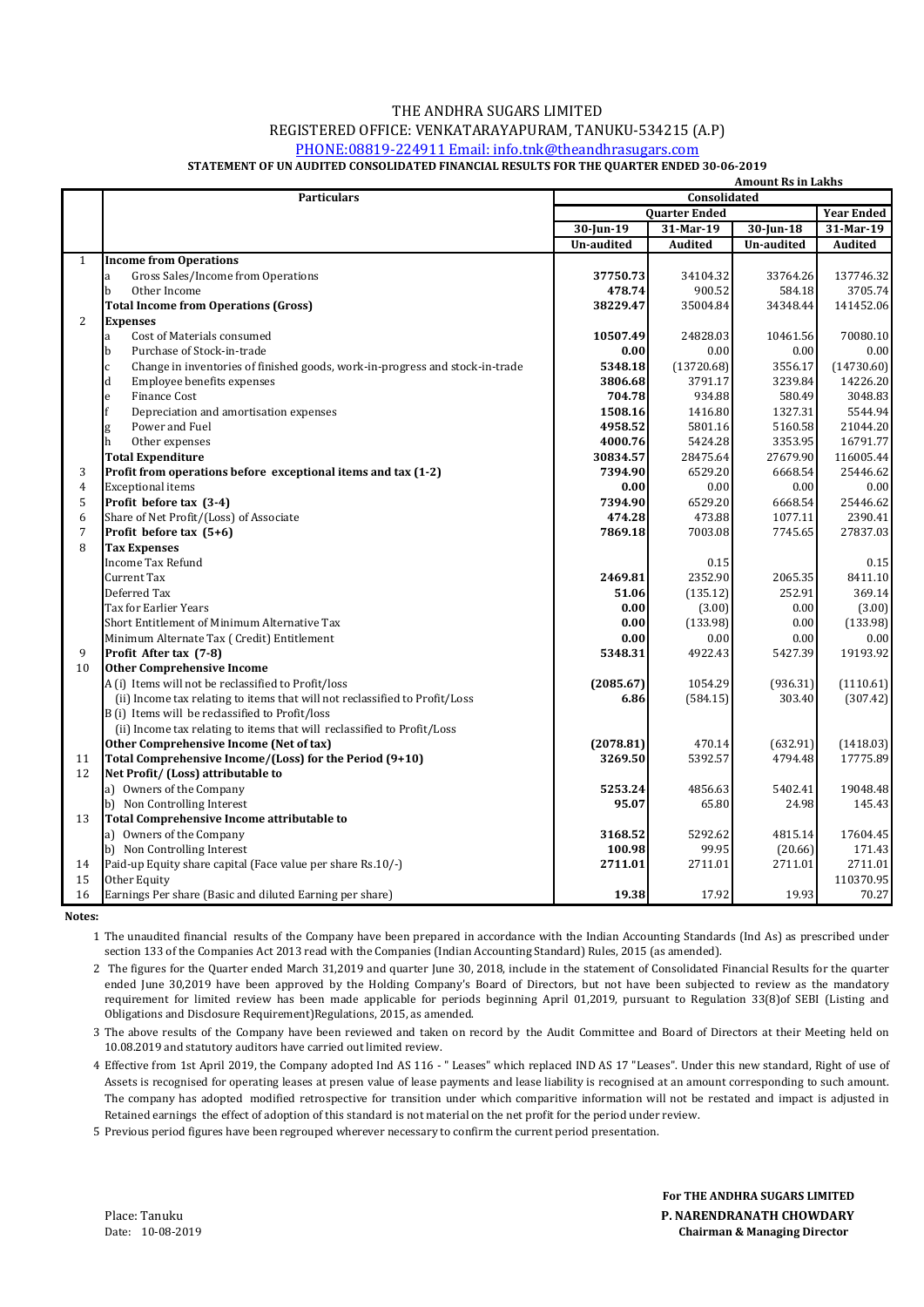## **SEGMENT-WISE REVENUE, RESULTS AND CAPITAL EMPLOYED, UNDER REGULATION 33 OF THE LISTING AGREEMENT FOR THE QUARTER ENDED 30.06.2019**

|                         |                                                    |                                       |                                                     |                                                     | <b>Rs. In Lakhs</b>             |
|-------------------------|----------------------------------------------------|---------------------------------------|-----------------------------------------------------|-----------------------------------------------------|---------------------------------|
|                         |                                                    | <b>CONSOLIDATED</b>                   |                                                     |                                                     |                                 |
| <b>Particulars</b>      |                                                    | Quarter<br><b>Ended</b><br>30.06.2019 | Preceeding<br>Quarter<br><b>Ended</b><br>31.03.2019 | Corresponding<br><b>Quarter Ended</b><br>30.06.2018 | <b>Year ended</b><br>31.03.2019 |
|                         |                                                    | Un-audited                            | Un-audited                                          | <b>Un-audited</b>                                   | <b>Audited</b>                  |
| 1.                      | <b>Segment Revenue</b>                             |                                       |                                                     |                                                     |                                 |
|                         | (Gross Sales / Income from Operations) :-          |                                       |                                                     |                                                     |                                 |
|                         | <b>SUGAR</b><br>a)                                 | 7017.43                               | 4427.82                                             | 4930.47                                             | 16714.18                        |
|                         | <b>CHLOR - ALKALI</b><br>b)                        | 16359.82                              | 16373.19                                            | 14923.02                                            | 60459.08                        |
|                         | POWER GENERATION<br>c)                             | 4713.73                               | 5447.19                                             | 3204.99                                             | 14281.24                        |
|                         | d)<br>INDUSTRIAL CHEMICALS                         | 13459.88                              | 12907.61                                            | 12564.78                                            | 56807.87                        |
|                         | e)<br>SOAP                                         | 3694.35                               | 2765.29                                             | 1986.49                                             | 11163.39                        |
|                         | f)<br><b>UNALLOCATED</b>                           | 2013.78                               | 2043.14                                             | 2191.11                                             | 7579.44                         |
|                         | <b>TOTAL:</b>                                      | 47258.99                              | 43964.24                                            | 39800.86                                            | 167005.20                       |
|                         | Less: Inter segment revenue                        | 9508.26                               | 9859.92                                             | 6036.60                                             | 29258.88                        |
|                         | Net Sales / Income from operations                 | 37750.73                              | 34104.32                                            | 33764.26                                            | 137746.32                       |
|                         | 2. Segment Results                                 |                                       |                                                     |                                                     |                                 |
|                         | (Profit (+) / Loss (-) before Tax and Interest) :- |                                       |                                                     |                                                     |                                 |
|                         | <b>SUGAR</b><br>a)                                 | (545.44)                              | 549.88                                              | (232.92)                                            | (224.17)                        |
|                         | <b>CHLOR - ALKALI</b><br>b)                        | 5626.76                               | 6607.84                                             | 5486.96                                             | 22559.91                        |
|                         | POWER GENERATION<br>c)                             | 1044.76                               | 344.98                                              | (24.17)                                             | 485.91                          |
|                         | d)<br><b>INDUSTRIAL CHEMICALS</b>                  | 1837.52                               | 455.39                                              | 1889.06                                             | 6422.15                         |
|                         | SOAP<br>e)                                         | 83.39                                 | (167.20)                                            | (95.78)                                             | (177.41)                        |
|                         | UNALLOCATED<br>f)                                  | 526.97                                | 147.07                                              | 1302.99                                             | 1819.47                         |
|                         | <b>TOTAL:</b>                                      | 8573.96                               | 7937.96                                             | 8326.14                                             | 30885.86                        |
|                         | Less: Interest                                     | 704.78                                | 934.88                                              | 580.49                                              | 3048.83                         |
|                         | <b>Total Profit Before Tax</b>                     | 7869.18                               | 7003.08                                             | 7745.65                                             | 27837.03                        |
|                         | 3. Segment wise Assets                             |                                       |                                                     |                                                     |                                 |
|                         | <b>SUGAR</b><br>a)                                 | 31297.11                              | 35526.56                                            | 20095.73                                            | 35526.56                        |
|                         | <b>CHLOR - ALKALI</b><br>b)                        | 49363.32                              | 46178.49                                            | 43786.13                                            | 46178.49                        |
|                         | <b>POWER GENERATION</b><br>c)                      | 30964.23                              | 31493.92                                            | 30585.31                                            | 31493.92                        |
|                         | d)<br>INDUSTRIAL CHEMICALS                         | 23069.58                              | 20895.89                                            | 20821.20                                            | 20895.89                        |
|                         | SOAP<br>e)                                         | 3880.39                               | 3697.77                                             | 3251.48                                             | 3697.77                         |
|                         | f)<br>UNALLOCATED                                  | 53120.24                              | 48125.07                                            | 52511.63                                            | 48125.07                        |
|                         | <b>TOTAL:</b>                                      | 191694.87                             | 185917.70                                           | 171051.48                                           | 185917.70                       |
|                         | <b>Segment wise Liabilities</b>                    |                                       |                                                     |                                                     |                                 |
|                         | <b>SUGAR</b><br>a)                                 | 6828.57                               | 7302.51                                             | 4464.26                                             | 7302.51                         |
|                         | <b>CHLOR - ALKALI</b><br>b)                        | 9996.61                               | 10417.03                                            | 9883.38                                             | 10417.03                        |
|                         | POWER GENERATION<br>c)                             | 1424.52                               | 3840.85                                             | 1774.91                                             | 3840.85                         |
|                         | d)<br>INDUSTRIAL CHEMICALS                         | 8698.49                               | 3244.46                                             | 2651.45                                             | 3244.46                         |
|                         | SOAP<br>e)                                         | 4312.70                               | 1993.86                                             | 1909.94                                             | 1993.86                         |
|                         | f)<br>UNALLOCATED                                  | 4272.50                               | 6639.38                                             | 11050.15                                            | 6639.38                         |
|                         | <b>TOTAL:</b>                                      | 35533.39                              | 33438.09                                            | 31734.09                                            | 33438.09                        |
| <b>Capital Employed</b> |                                                    | 156161.48                             | 152479.61                                           | 139317.39                                           | 152479.61                       |

**Note:** Operations of Caustic soda and Caustic Potash have been termed as " CHLOR - ALKALI" Segment.

 **For THE ANDHRA SUGARS LIMITED** Place: Tanuku **Place: Tanuku** P. NARENDRANATH CHOWDARY Date: 10-08-2019 **Chairman & Managing Director**